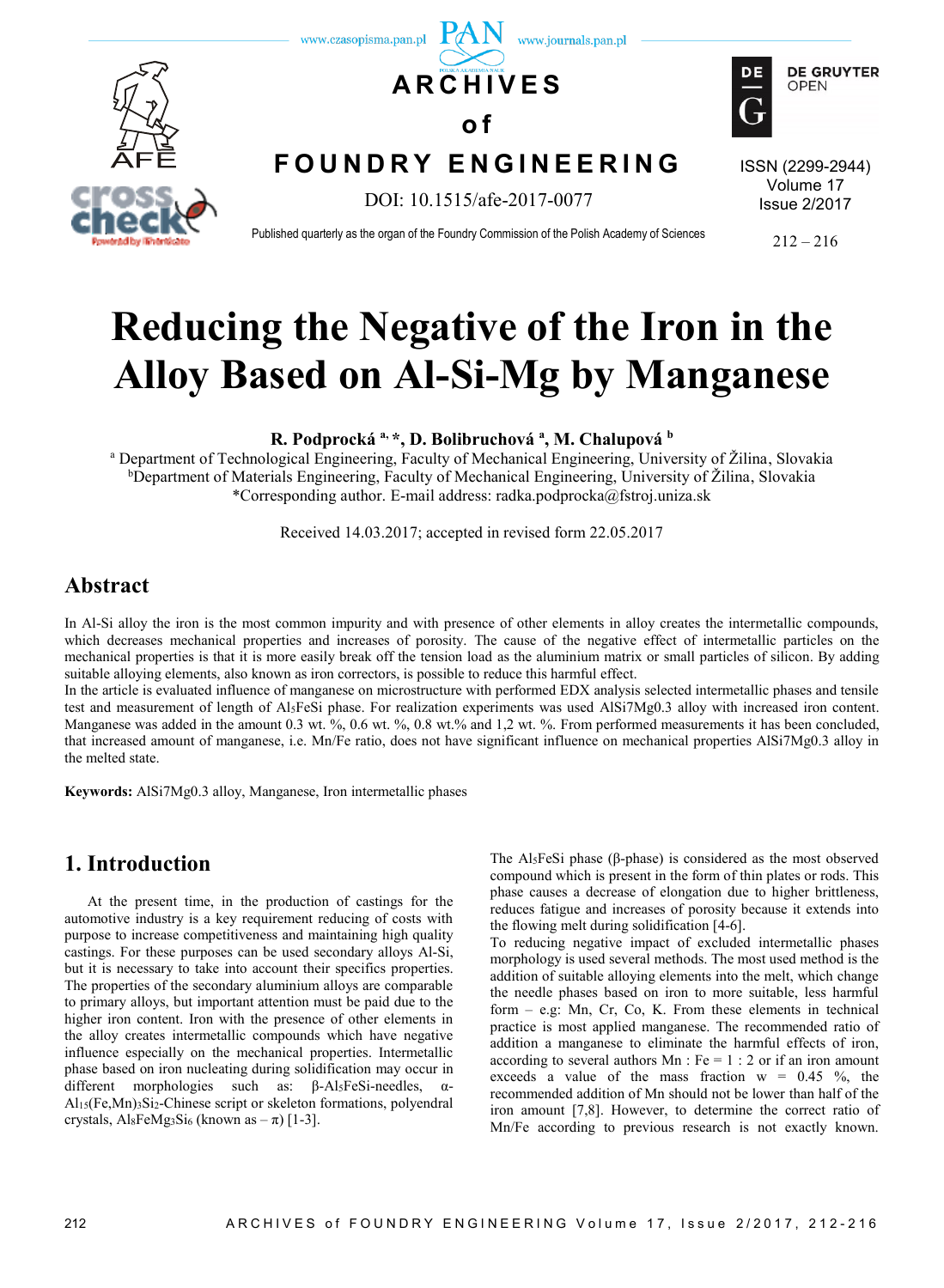Manganese with reducing of amount β-phase  $(Al<sub>5</sub>FeSi)$  increases the corrosion resistance of the alloys based on Al-Si-Mg, reduces the porosity and increases the fatigue resistance of castings. The morphology of the phases after addition of manganese is dependent on the chemical composition of the alloy and the cooling rate [9,10]. The manganese in the usual amount doesn't affect casting properties. As regards secondary alloys high iron content combined with manganese and chromium can cause sludge formations called "sludge" phases. These phases occur in maintaining the alloy at a relatively low temperature. Sludge phases can not be re-melted by raising the temperature, therefore it is necessary to avoid preventively their occurrence by keeping the melt at a sufficiently high temperature.

# **2. Materials and experiments methodology**

Experimental part of work deals with the analysis of the influencing of manganese for elimination higher amount of iron in the alloy AlSi7Mg0.3. The chemical composition of the alloy is given in Table 1.

The content of iron in the alloy AlSi7Mg0.3 is approximately 0.1 wt.%. This value is insufficient for describing the effect of iron and next application of manganese. The alloy was alloyed by master alloy AlFe10 to achieve higher amount of iron about 0.7 wt.%. The manganese was added in the form of master alloy AlMn20 in an amount: 0.3 wt.%, 0.6 wt. %, 0.8 wt.%, 1.2 wt.%. The chemical composition of these melts is in Table 2. The melting was performed in electric resistance furnace, controlled by regulator. The alloys were poured into a metal mould preheated to a temperature of  $200 \pm 5$  ° C at  $760 \pm 5$  ° C. The melt was not further modified, grain refined or purified. During the melting was only removed oxide films on the surface of the melt.

Table 1. Chemical composition (wt.%) of alloy  $AISi7M\varphi$  3

|          | $\alpha$ |       | $\sim$ 01 ano, 1 months $\sim$ |                  |       |                          |      |                   |                                                    |
|----------|----------|-------|--------------------------------|------------------|-------|--------------------------|------|-------------------|----------------------------------------------------|
| e.<br>ΩI |          | ◡u    | Mn                             | л / І<br>.       | - 11  | $\overline{\phantom{a}}$ |      | .                 | Mn/F                                               |
| 7.093    | .099     | .002C | 0.70<br>.                      | $\Omega$<br>,,,, | .0054 | - - -                    | v.v. | $\sim$<br>u.<br>. | $\overline{ }$<br>$\sqrt{2}$<br>v. <del>-r</del> e |

Table 2.

Chemical composition (wt.%) of alloy AlSi7Mg0.3with increased iron content after adding of manganese

| Additive Mn<br>$(wt. \% )$ | Si    | Fe    | Сu       | Mn    | Mg    | Zn     |       |        | Al    | Mn/Fe |
|----------------------------|-------|-------|----------|-------|-------|--------|-------|--------|-------|-------|
| 0,3                        | 7.046 | 0.743 | < 0.0020 | 0.474 | 0.381 | 0.005  | 0.139 | 0.0083 | 91.18 | 0.64  |
| 0.6                        | 6.916 | 0,753 | < 0.0020 | 0,699 | 0.36  | 0.0059 | 0.134 | 0.0043 | 91,1  | 0,93  |
| $_{0.8}$                   | 7,083 | 0,684 | 0,0066   | 0,704 | 0.35  | 0.0098 | 0.141 | 0,0077 | 90,98 | 1,03  |
| $\overline{1}$ .           | 6,560 | 0.635 | 0,0034   | ,079  | 0.359 | 0,0049 | 0,139 | 0.0097 | 91.18 |       |

## **3. Results**

The influence of manganese in the alloy with higher iron content was evaluated on the samples prepared by standard metallographic procedure. Evaluated samples for microstructure observation of the light microscope were etched 20 ml of  $H<sub>2</sub>SO<sub>4</sub>$  + 100 ml H2O.

The tensile test was performed according STN 42 0310 for a maximum load of 20 kN and at a constant crosshead displacement rate of 2 mm/min and a test bar with a diameter of 10 mm. As a hardness measurement method was used method according to Brinell. The red line on graphs (Fig. 5-7) shows the minimum required values of mechanical properties for AlSi7Mg0.3 according of EN 1706.

#### **3.1. Microstructure**

The microstructure of the based alloy AlSi7Mg0.3 is formed by  $\alpha$ -phase dendrites, silicon eutectic and iron based intermetallic phases excluded in the form of small particles of Chinese script. In the microstructure of alloy with increased amount of iron 0.7 wt. %, but without added manganese is mostly iron based particles in the form of needle of Al5FeSi phase (Fig. 1).



Fig. 1. Microstructure of AlSi7Mg0.3 alloy with increased iron content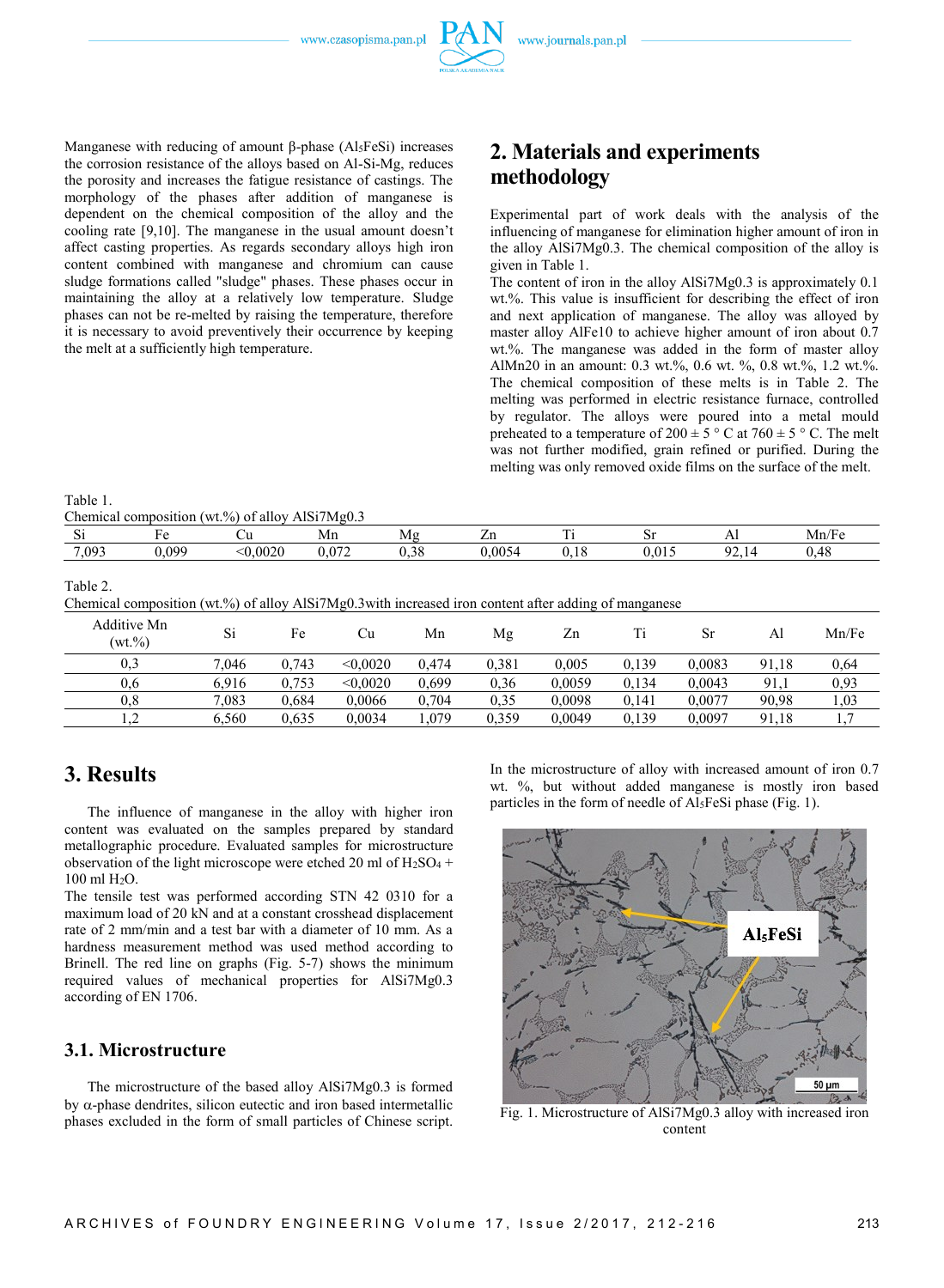

Al5FeSi phase is shown on Fig. 2. The results of EDX analysis confirmed the presence of manganese in the structure of the particles. From the results of chemical composition is clear, that it is a Al5FeSi phase.



Fig. 2. EDX analysis needle of Al5FeSi phase

Manganese amount of 0.6 wt. % and 0.8 wt.% caused a change in the morphology needle of Al5FeSi phase into smaller skeleton particles, or Chinese script (Fig. 3). After adding 1.2 wt.% of Mn

in the microstructure rarely needle of Al5FeSi phase has been occurred. In the structure of the alloy were mostly presented skeleton formation phases  $Al<sub>15</sub>(Fe,Mn)<sub>3</sub>Si<sub>2</sub>$ .



Fig. 3. Microstructure of AlSi7Mg0.3 alloy with increased iron content with addition: a) 0.6 wt. % Mn, b) 0.8 wt. % Mn

Mutual combination of higher amount of iron along with manganese at the same time also caused the formation "sludge phases". These phases are undesirable in the structure of alloy, because of their high hardness and the melting temperature, since

they reduce the fluidity of the metal and decrease mechanical properties. The chemical composition of the "sludge phase" is shown on Fig. 4.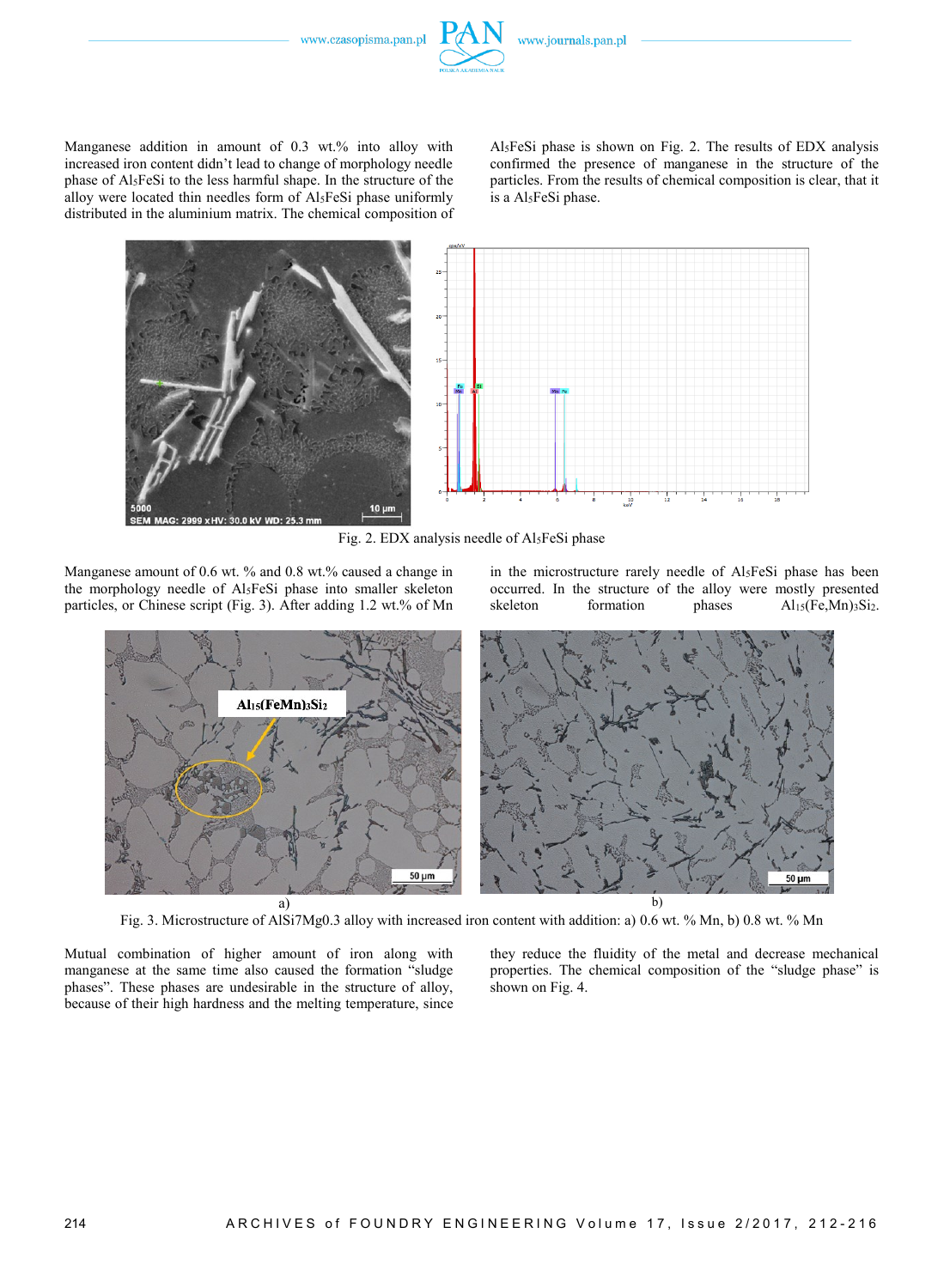



Fig. 4. EDX analysis of "sludge phase"

For better description of manganese effect in the alloy AlSi7Mg0.3 with a higher content of iron was made measuring the phase of Al<sub>5</sub>FeSi by  $500 \times$  magnification and detecting SDAS factor for each sample. The results of measurement are given on Table 3.

Table 3.

Results of measurements of length of Al5FeSi phase and SDAS factor

| Additive Mn<br>[wt. $\%$ ] | Length of Al <sub>5</sub> FeSi<br>phase $\lceil \mu m \rceil$ | SDAS factor $[µm]$ |  |  |  |
|----------------------------|---------------------------------------------------------------|--------------------|--|--|--|
|                            | 27,97                                                         | 20,7               |  |  |  |
| 0.3                        | 13,49                                                         | 18,5               |  |  |  |
| 0.6                        | 13,315                                                        | 20,3               |  |  |  |
| $_{0.8}$                   | 13,435                                                        | 20,2               |  |  |  |
|                            | 13,03                                                         | 194                |  |  |  |

From the measured lengths of intermetallic phases Al5FeSi can be concluded, that adding of 0.3 wt. % Mn into the alloy is sufficient to significant shorten phases length average about 45%.

#### **3.2. Mechanical properties**

The Fig. 5 presents relationship between the tensile strength and the quantity of added manganese. The increase of manganese or Mn/Fe in the alloy didn't lead to an increase of a tensile strength. The highest value of the tensile strength was achieved after the addition of the Mn amount of 0.6 wt.% probably because of the presence of the skeleton particles in the structure of the alloy. The relationship between the elongation and manganese presents the Fig. 6. The highest value of elongation was achieved after the addition of the Mn of 0.6 wt.% also. The further increase of manganese, or Mn/Fe>1.03 leads to decrease of elongation. The measurements of hardness showed the increasing the manganese content in the alloy with higher content of iron leads in to a slight increase of a hardness. Higher hardness can be caused by the presence of sludge formations in the structure of alloys, that exhibit high hardness 800-1000 HV, but also iron

phases which are distributed in the structure of the alloy [1]. The measurements of a hardness are shown on Fig. 7.



Fig. 5. Results of tensile strength of AlSi7Mg0.3 alloy with increased iron content with different additive of manganese



Fig. 6. Results of elongation of AlSi7Mg0.3 alloy with increased iron content with different additive of manganese